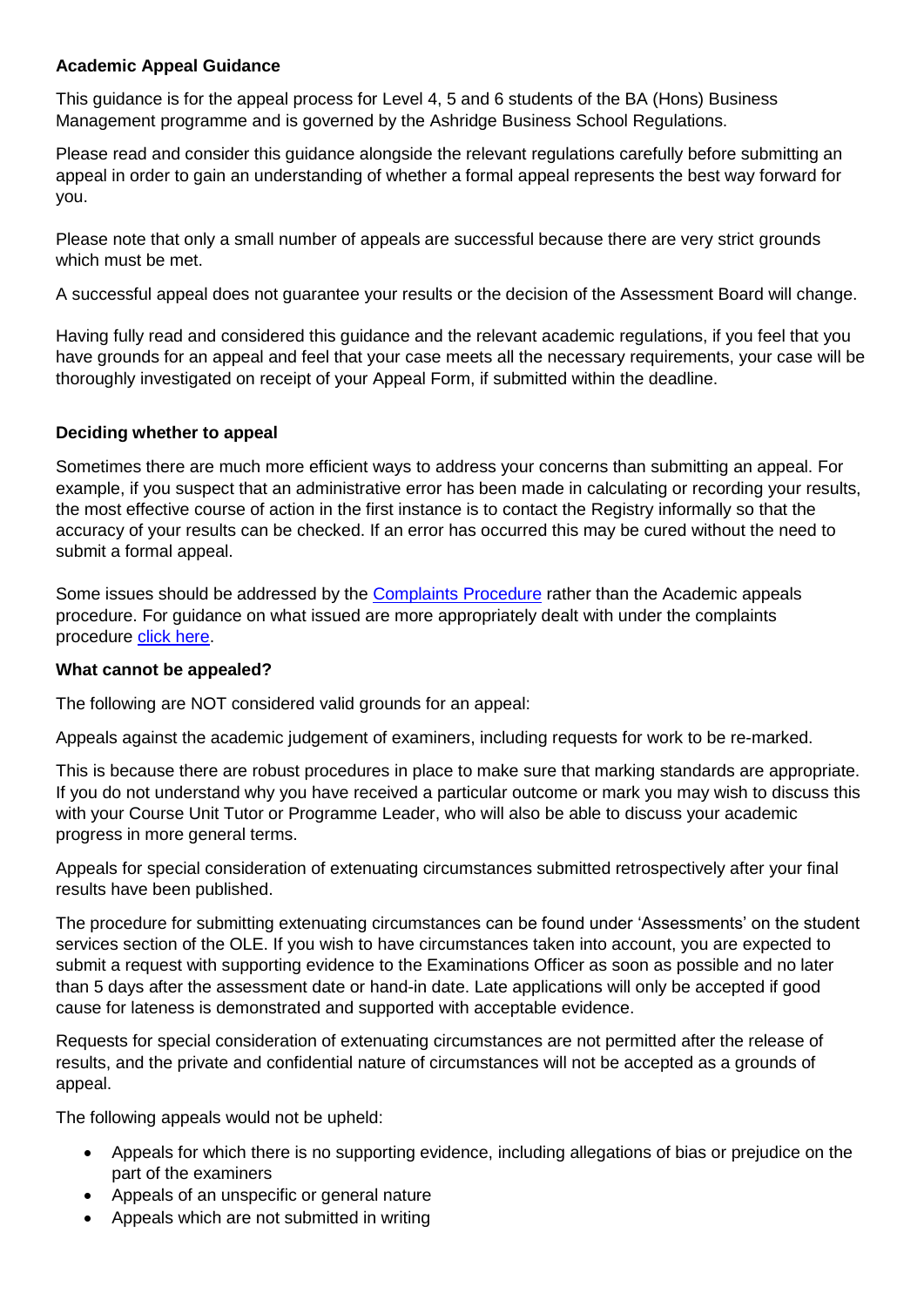- Appeals which are submitted after the deadline without an acceptable reason or approved extension
- Appeals from friends or family without your written consent
- Appeals that are based on the informal assessment of your work by member of academic staff
- Appeals that are vexatious or frivolous. If an appeal is considered by the Academic Registrar or nominee to be frivolous or malicious you may be liable for disciplinary action under the Student Disciplinary Regulations.

### **What can be appealed?**

Only the following can be investigated though the appeals process:

- Outcome of Board of Examiners such as the outcomes of coursework or examinations, academic progression (including decisions to re-sit/repeat opportunities) degree classification or degree award, termination of registration by the Board of Examiners
- Termination on academic grounds
- Penalties applied for examination and assessment offences

# **Grounds of Appeal against an outcome of the Board of Examiners:**

You can only appeal if one or more of the following grounds apply to your situation and you have sufficient evidence for this:

- Your performance in the assessment was substantially affected by circumstances of which the examiners had not been made aware and which you could not with reasonable diligence have disclosed before the outcome had been determined (i.e. you could not possibly have revealed your circumstances before now)
- There were procedural irregularities in the conduct of the assessment, or administrative errors, which might cause reasonable doubt as to whether the outcome would have been the same if the irregularities or errors had not occurred
- There is evidence of prejudice, bias or inadequate assessment on the part of one or more of the examiners such that the outcome should not be allowed to stand

# **Procedure and Deadlines for appealing an outcome of the Board of Examiners**

If you wish to appeal under the academic appeals procedure you must submit your appeal no later than 20 working days from the date of the Assessment Board results being sent to you unless you are able to prove that Extenuating Circumstances exist that made it impossible for you to submit the Academic Appeal. It is the student's responsibility to ensure that the Academic Appeal is submitted to the Registry on time.

#### **Informal Process**

Students are encouraged to discuss the issue with the Pearson College Registry in the first instance who will advise as to whether the matter should be discussed with the Chair of the Assessment Board in order to resolve the matter informally within the 20 working days from the date of the Assessment Board results being sent to the student. The Chair of the Assessment Board will then consider the case and may advise the student as to the outcome.

#### **Formal Academic Appeal**

Students shall only make a formal Academic Appeal if they have been unable to contact the Chair of the Assessment Board, or they are dissatisfied with the outcome of these informal discussions or the Chair of the Assessment Board or Registry have advised them to do so.

Academic Appeals should be made in writing on a form obtainable from the Ashridge Business School Registry. It must be submitted within 20 working days from the date of the Assessment Board results being sent to the student. Students should ensure to include:

- The reasons for making the Academic Appeal
- The grounds for appeal
- Any corroborative evidence (for example a medical certificate or statements from other students).